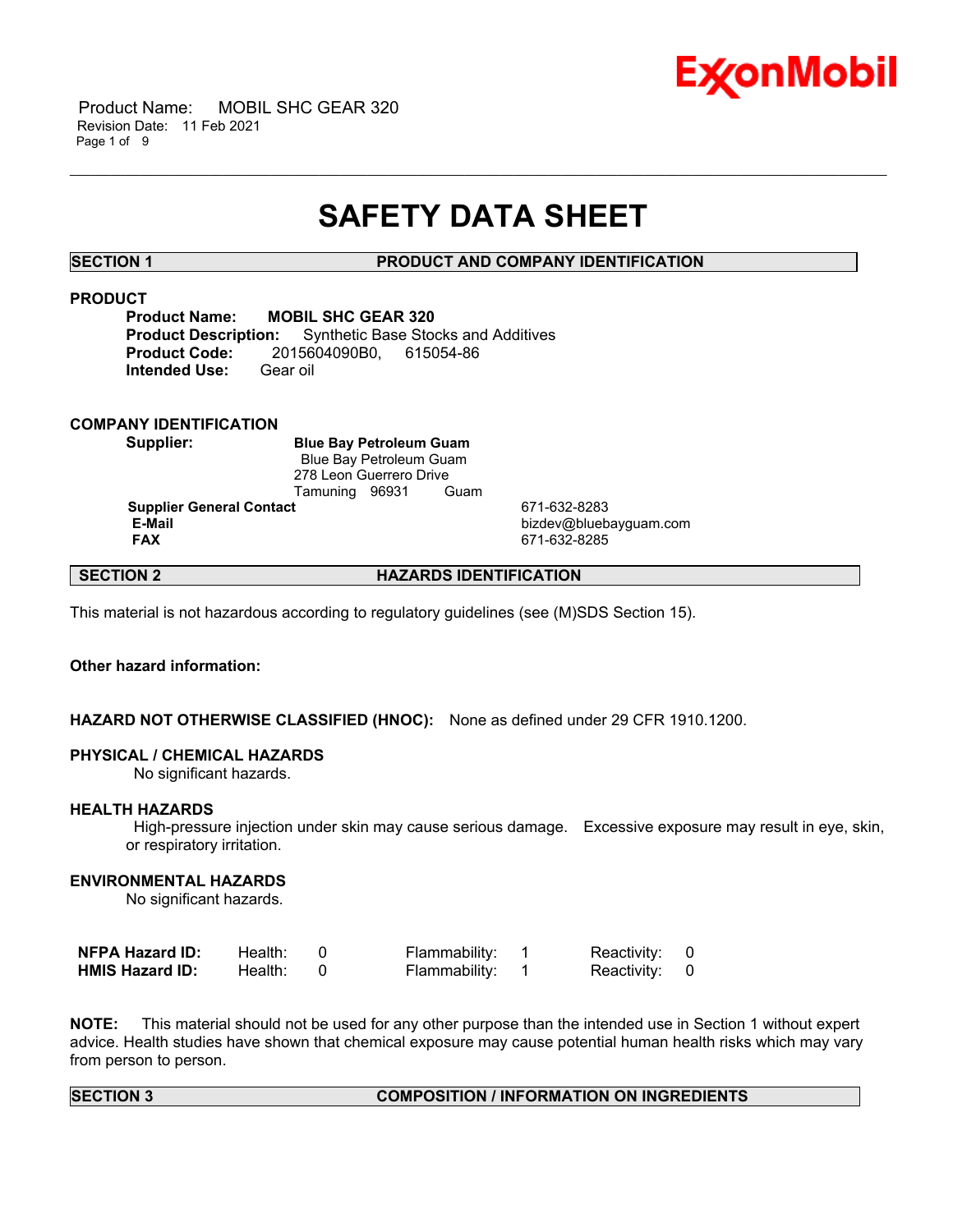

This material is defined as a mixture.

# **Hazardous Substance(s) or Complex Substance(s) required for disclosure**

| <b>Name</b>                            | CAS#       | Concentration*  | <b>GHS Hazard Codes</b> |
|----------------------------------------|------------|-----------------|-------------------------|
| <b>IBENZENE, C10-14- ALKYL DERIVS.</b> | 68442-69-3 | $0.1 -  0.25\%$ | H304. H315. H400(M      |
|                                        |            |                 | factor 1                |
| <b>IDITRIDECYL ADIPATE</b>             | 16958-92-2 | 10 - < 20%      | None                    |

\_\_\_\_\_\_\_\_\_\_\_\_\_\_\_\_\_\_\_\_\_\_\_\_\_\_\_\_\_\_\_\_\_\_\_\_\_\_\_\_\_\_\_\_\_\_\_\_\_\_\_\_\_\_\_\_\_\_\_\_\_\_\_\_\_\_\_\_\_\_\_\_\_\_\_\_\_\_\_\_\_\_\_\_\_\_\_\_\_\_\_\_\_\_\_\_\_\_\_\_\_\_\_\_\_\_\_\_\_\_\_\_\_\_\_\_\_\_

\* All concentrations are percent by weight unless material is a gas. Gas concentrations are in percent by volume.

As per paragraph (i) of 29 CFR 1910.1200, formulation is considered a trade secret and specific chemical identity and exact percentage (concentration) of composition may have been withheld. Specific chemical identity and exact percentage composition will be provided to health professionals, employees, or designated representatives in accordance with applicable provisions of paragraph (i).

### **SECTION 4 FIRST AID MEASURES**

#### **INHALATION**

Remove from further exposure. For those providing assistance, avoid exposure to yourself or others. Use adequate respiratory protection. If respiratory irritation, dizziness, nausea, or unconsciousness occurs, seek immediate medical assistance. If breathing has stopped, assist ventilation with a mechanical device or use mouth-to-mouth resuscitation.

# **SKIN CONTACT**

Wash contact areas with soap and water. If product is injected into or under the skin, or into any part of the body, regardless of the appearance of the wound or its size, the individual should be evaluated immediately by a physician as a surgical emergency. Even though initial symptoms from high pressure injection may be minimal or absent, early surgical treatment within the first few hours may significantly reduce the ultimate extent of injury.

# **EYE CONTACT**

Flush thoroughly with water. If irritation occurs, get medical assistance.

# **INGESTION**

First aid is normally not required. Seek medical attention if discomfort occurs.

**SECTION 5 FIRE FIGHTING MEASURES**

# **EXTINGUISHING MEDIA**

**Appropriate Extinguishing Media:** Use water fog, foam, dry chemical or carbon dioxide (CO2) to extinguish flames.

**Inappropriate Extinguishing Media:** Straight Streams of Water

#### **FIRE FIGHTING**

**Fire Fighting Instructions:** Evacuate area. Prevent runoff from fire control or dilution from entering streams, sewers, or drinking water supply. Firefighters should use standard protective equipment and in enclosed spaces, self-contained breathing apparatus (SCBA). Use water spray to cool fire exposed surfaces and to protect personnel.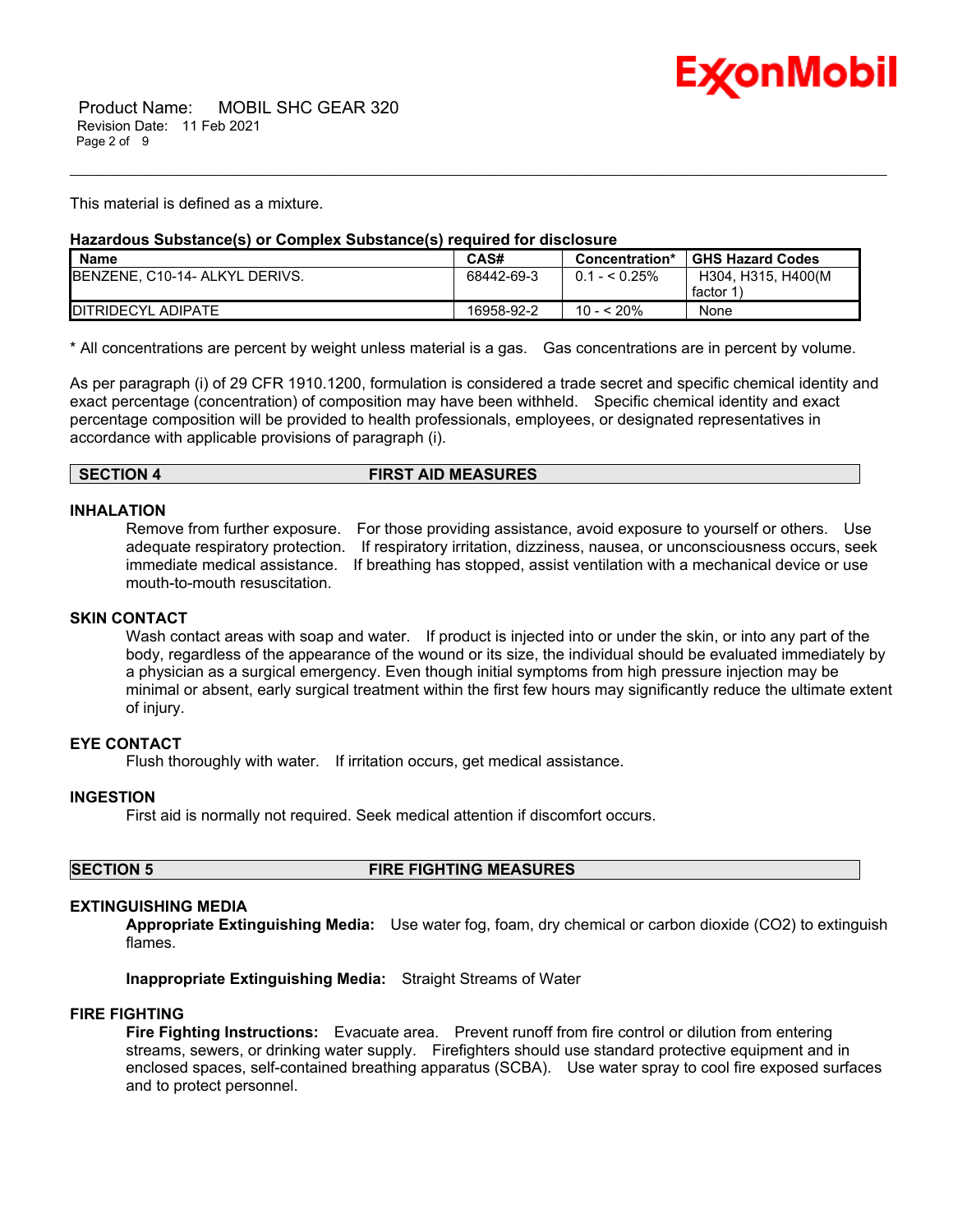

 Product Name: MOBIL SHC GEAR 320 Revision Date: 11 Feb 2021 Page 3 of 9

> **Hazardous Combustion Products:** Aldehydes, Incomplete combustion products, Oxides of carbon, Smoke, Fume, Sulfur oxides

\_\_\_\_\_\_\_\_\_\_\_\_\_\_\_\_\_\_\_\_\_\_\_\_\_\_\_\_\_\_\_\_\_\_\_\_\_\_\_\_\_\_\_\_\_\_\_\_\_\_\_\_\_\_\_\_\_\_\_\_\_\_\_\_\_\_\_\_\_\_\_\_\_\_\_\_\_\_\_\_\_\_\_\_\_\_\_\_\_\_\_\_\_\_\_\_\_\_\_\_\_\_\_\_\_\_\_\_\_\_\_\_\_\_\_\_\_\_

### **FLAMMABILITY PROPERTIES**

**Flash Point [Method]:** >210°C (410°F) [ASTM D-92] **Flammable Limits (Approximate volume % in air):** LEL: 0.9 UEL: 7.0 **Autoignition Temperature:** N/D

# **SECTION 6 ACCIDENTAL RELEASE MEASURES**

### **NOTIFICATION PROCEDURES**

In the event of a spill or accidental release, notify relevant authorities in accordance with all applicable regulations. US regulations require reporting releases of this material to the environment which exceed the applicable reportable quantity or oil spills which could reach any waterway including intermittent dry creeks. The National Response Center can be reached at (800)424-8802.

# **PROTECTIVE MEASURES**

Avoid contact with spilled material. See Section 5 for fire fighting information. See the Hazard Identification Section for Significant Hazards. See Section 4 for First Aid Advice. See Section 8 for advice on the minimum requirements for personal protective equipment. Additional protective measures may be necessary, depending on the specific circumstances and/or the expert judgment of the emergency responders.

### **SPILL MANAGEMENT**

Land Spill: Stop leak if you can do it without risk. Recover by pumping or with suitable absorbent.

**Water Spill:** Stop leak if you can do it without risk. Confine the spill immediately with booms. Warn other shipping. Remove from the surface by skimming or with suitable absorbents. Seek the advice of a specialist before using dispersants.

Water spill and land spill recommendations are based on the most likely spill scenario for this material; however, geographic conditions, wind, temperature, (and in the case of a water spill) wave and current direction and speed may greatly influence the appropriate action to be taken. For this reason, local experts should be consulted. Note: Local regulations may prescribe or limit action to be taken.

#### **ENVIRONMENTAL PRECAUTIONS**

Large Spills: Dike far ahead of liquid spill for later recovery and disposal. Prevent entry into waterways, sewers, basements or confined areas.

### **SECTION 7 HANDLING AND STORAGE**

#### **HANDLING**

 Prevent small spills and leakage to avoid slip hazard. Material can accumulate static charges which may cause an electrical spark (ignition source). When the material is handled in bulk, an electrical spark could ignite any flammable vapors from liquids or residues that may be present (e.g., during switch-loading operations). Use proper bonding and/or ground procedures. However, bonding and grounds may not eliminate the hazard from static accumulation. Consult local applicable standards for guidance. Additional references include American Petroleum Institute 2003 (Protection Against Ignitions Arising out of Static, Lightning and Stray Currents) or National Fire Protection Agency 77 (Recommended Practice on Static Electricity) or CENELEC CLC/TR 50404 (Electrostatics - Code of practice for the avoidance of hazards due to static electricity).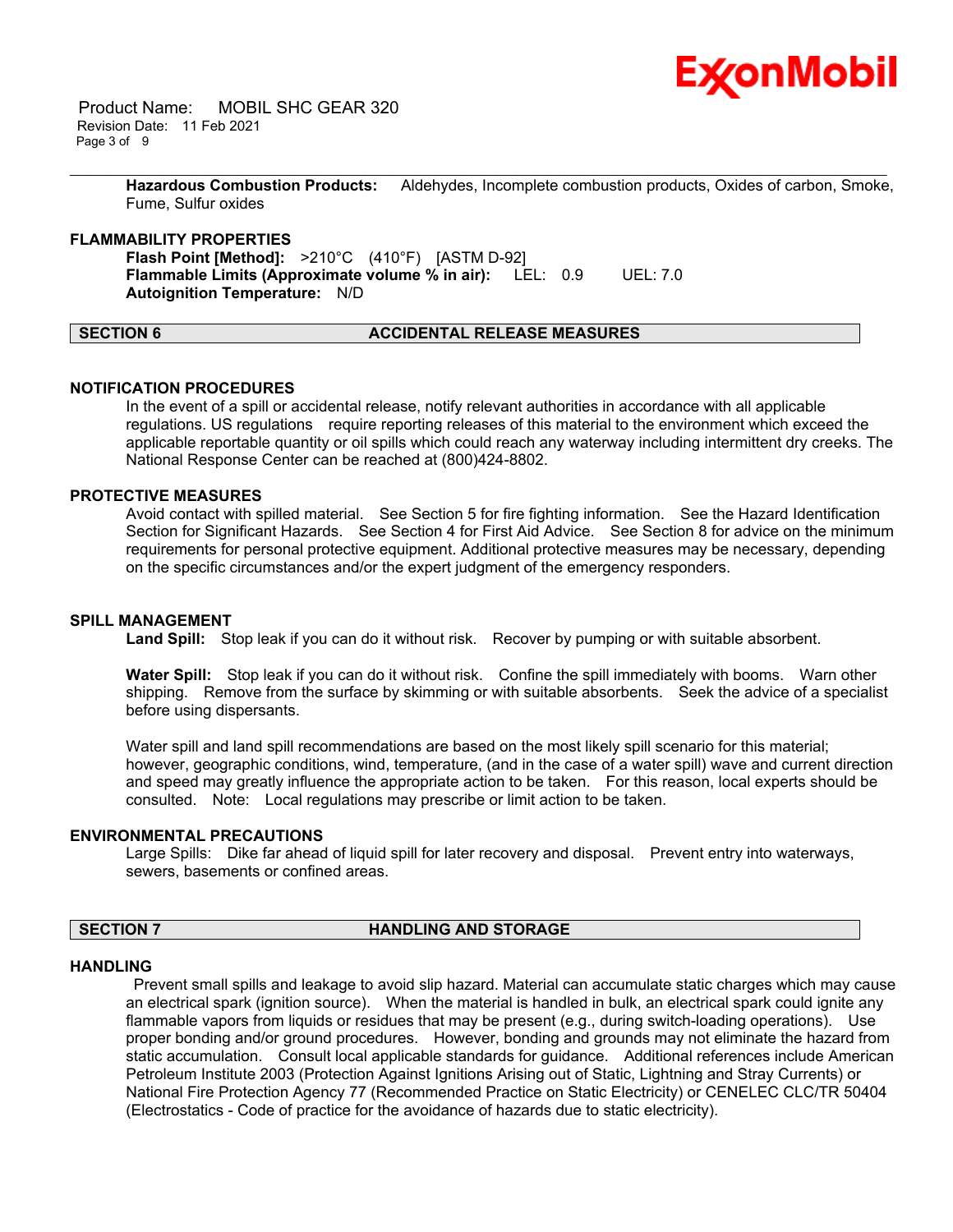

 Product Name: MOBIL SHC GEAR 320 Revision Date: 11 Feb 2021 Page 4 of 9

**Static Accumulator:** This material is a static accumulator.

# **STORAGE**

The type of container used to store the material may affect static accumulation and dissipation. Do not store in open or unlabelled containers.

\_\_\_\_\_\_\_\_\_\_\_\_\_\_\_\_\_\_\_\_\_\_\_\_\_\_\_\_\_\_\_\_\_\_\_\_\_\_\_\_\_\_\_\_\_\_\_\_\_\_\_\_\_\_\_\_\_\_\_\_\_\_\_\_\_\_\_\_\_\_\_\_\_\_\_\_\_\_\_\_\_\_\_\_\_\_\_\_\_\_\_\_\_\_\_\_\_\_\_\_\_\_\_\_\_\_\_\_\_\_\_\_\_\_\_\_\_\_

### **SECTION 8 EXPOSURE CONTROLS / PERSONAL PROTECTION**

#### **EXPOSURE LIMIT VALUES**

#### **Exposure limits/standards (Note: Exposure limits are not additive)**

| <b>Substance Name</b>               | Form | / Standard<br>$\mathsf{Limit}'$ |                  | <b>NOTE</b> | <b>Source</b> |
|-------------------------------------|------|---------------------------------|------------------|-------------|---------------|
| <b>ADIPATE</b><br><b>DITRIDECYL</b> |      | <b>TWA</b>                      | $5 \text{ ma/m}$ | N/A         | ExxonMobil    |

**Exposure limits/standards for materials that can be formed when handling this product:** When mists/aerosols can occur the following are recommended:  $5 \text{ mg/m}^3$  - ACGIH TLV (inhalable fraction),  $5 \text{ mg/m}^3$  - OSHA PEL.

NOTE: Limits/standards shown for guidance only. Follow applicable regulations.

No biological limits allocated.

#### **ENGINEERING CONTROLS**

The level of protection and types of controls necessary will vary depending upon potential exposure conditions. Control measures to consider:

No special requirements under ordinary conditions of use and with adequate ventilation.

# **PERSONAL PROTECTION**

Personal protective equipment selections vary based on potential exposure conditions such as applications, handling practices, concentration and ventilation. Information on the selection of protective equipment for use with this material, as provided below, is based upon intended, normal usage.

**Respiratory Protection:** If engineering controls do not maintain airborne contaminant concentrations at a level which is adequate to protect worker health, an approved respirator may be appropriate. Respirator selection, use, and maintenance must be in accordance with regulatory requirements, if applicable. Types of respirators to be considered for this material include:

No special requirements under ordinary conditions of use and with adequate ventilation.

For high airborne concentrations, use an approved supplied-air respirator, operated in positive pressure mode. Supplied air respirators with an escape bottle may be appropriate when oxygen levels are inadequate, gas/vapor warning properties are poor, or if air purifying filter capacity/rating may be exceeded.

**Hand Protection:** Any specific glove information provided is based on published literature and glove manufacturer data. Glove suitability and breakthrough time will differ depending on the specific use conditions. Contact the glove manufacturer for specific advice on glove selection and breakthrough times for your use conditions. Inspect and replace worn or damaged gloves. The types of gloves to be considered for this material include: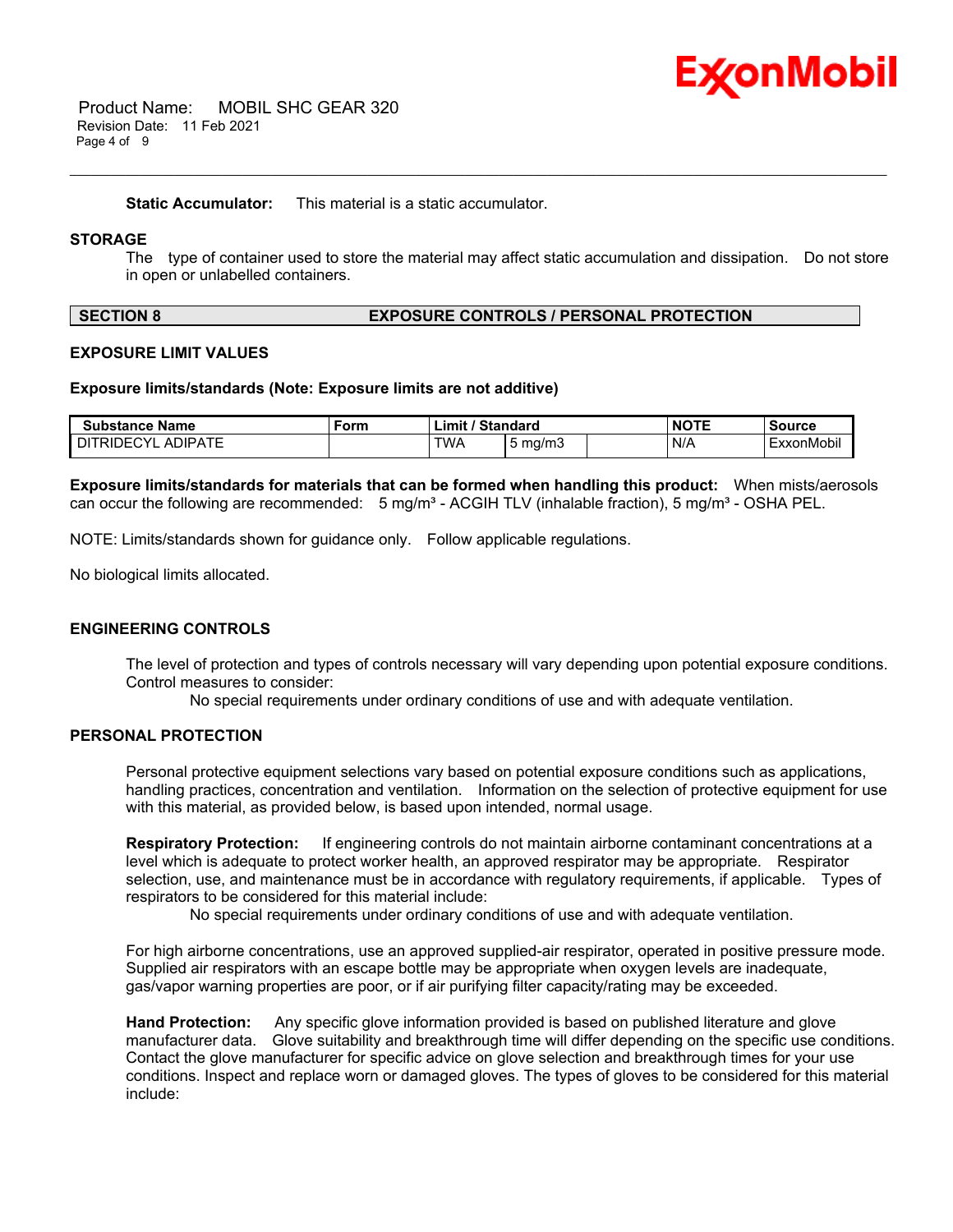

 Product Name: MOBIL SHC GEAR 320 Revision Date: 11 Feb 2021 Page 5 of 9

No protection is ordinarily required under normal conditions of use.

**Eye Protection:** If contact is likely, safety glasses with side shields are recommended.

**Skin and Body Protection:** Any specific clothing information provided is based on published literature or manufacturer data. The types of clothing to be considered for this material include:

\_\_\_\_\_\_\_\_\_\_\_\_\_\_\_\_\_\_\_\_\_\_\_\_\_\_\_\_\_\_\_\_\_\_\_\_\_\_\_\_\_\_\_\_\_\_\_\_\_\_\_\_\_\_\_\_\_\_\_\_\_\_\_\_\_\_\_\_\_\_\_\_\_\_\_\_\_\_\_\_\_\_\_\_\_\_\_\_\_\_\_\_\_\_\_\_\_\_\_\_\_\_\_\_\_\_\_\_\_\_\_\_\_\_\_\_\_\_

 No skin protection is ordinarily required under normal conditions of use. In accordance with good industrial hygiene practices, precautions should be taken to avoid skin contact.

**Specific Hygiene Measures:** Always observe good personal hygiene measures, such as washing after handling the material and before eating, drinking, and/or smoking. Routinely wash work clothing and protective equipment to remove contaminants. Discard contaminated clothing and footwear that cannot be cleaned. Practice good housekeeping.

#### **ENVIRONMENTAL CONTROLS**

 Comply with applicable environmental regulations limiting discharge to air, water and soil. Protect the environment by applying appropriate control measures to prevent or limit emissions.

### **SECTION 9 PHYSICAL AND CHEMICAL PROPERTIES**

**Note: Physical and chemical properties are provided for safety, health and environmental considerations only and may not fully represent product specifications. Contact the Supplier for additional information.**

# **GENERAL INFORMATION**

**Physical State:** Liquid **Color:** Colorless to Yellow **Odor:** Characteristic **Odor Threshold:** N/D

#### **IMPORTANT HEALTH, SAFETY, AND ENVIRONMENTAL INFORMATION**

**Relative Density (at 15 °C):** 0.86 [ASTM D4052] **Flammability (Solid, Gas):** N/A **Flash Point [Method]:** >210°C (410°F) [ASTM D-92] **Flammable Limits (Approximate volume % in air):** LEL: 0.9 UEL: 7.0 **Autoignition Temperature:** N/D **Boiling Point / Range:** > 316°C (600°F) **Decomposition Temperature:** N/D **Vapor Density (Air = 1):** > 2 at 101 kPa **Vapor Pressure:** < 0.013 kPa (0.1 mm Hg) at 20 °C **Evaporation Rate (n-butyl acetate = 1):** N/D **pH:** N/A **Log Pow (n-Octanol/Water Partition Coefficient):** > 3.5 **Solubility in Water:** Negligible **Viscosity:** 320 cSt (320 mm2/sec) at 40 °C [ASTM D 445] **Oxidizing Properties:** See Hazards Identification Section.

### **OTHER INFORMATION**

**Freezing Point:** N/D **Melting Point:** N/A **Pour Point:** -33°C (-27°F) [ASTM D5950]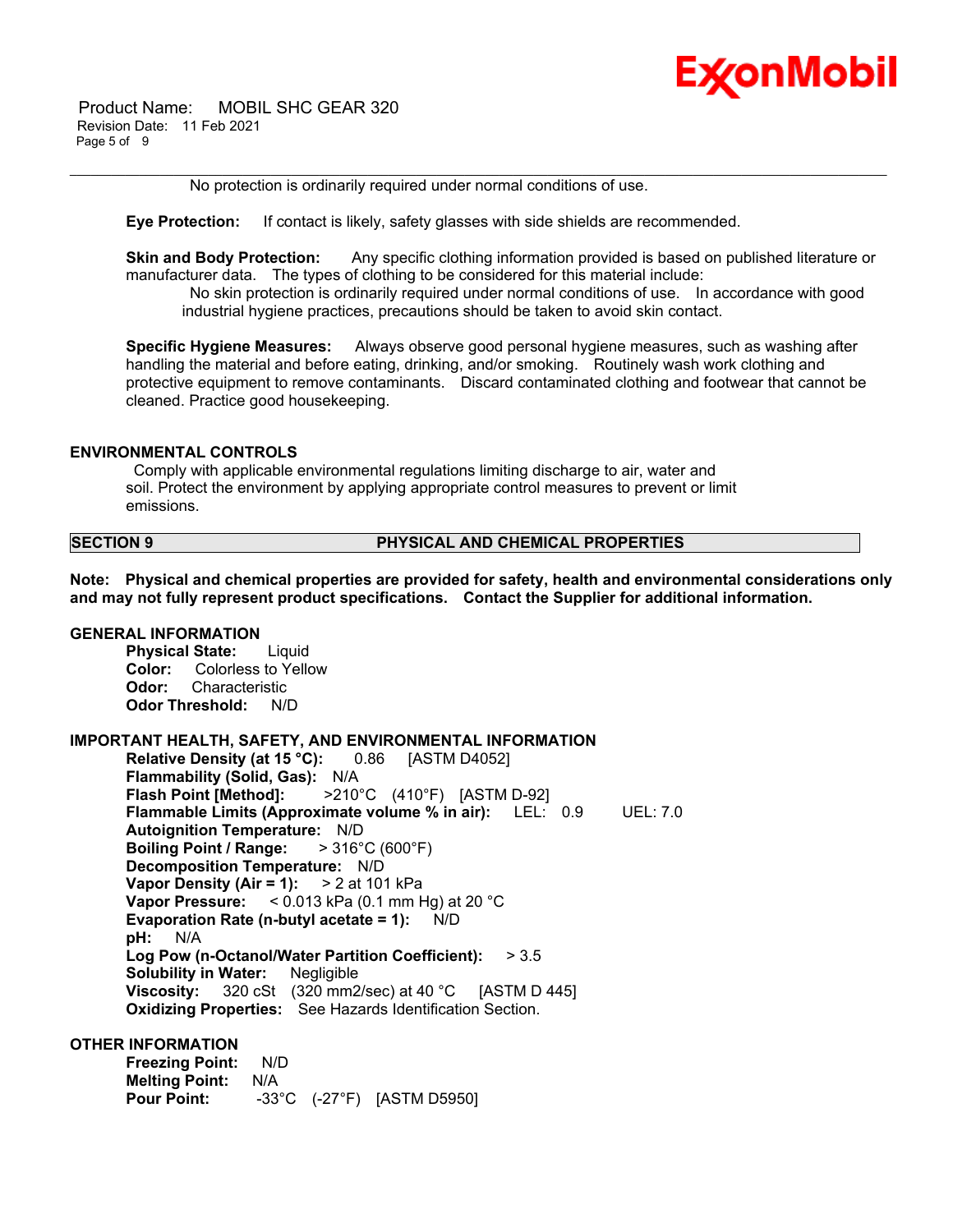

# **SECTION 10 STABILITY AND REACTIVITY**

**REACTIVITY:** See sub-sections below.

**STABILITY:** Material is stable under normal conditions.

**CONDITIONS TO AVOID:** Excessive heat. High energy sources of ignition.

**MATERIALS TO AVOID:** Strong oxidizers

**HAZARDOUS DECOMPOSITION PRODUCTS:** Material does not decompose at ambient temperatures.

**POSSIBILITY OF HAZARDOUS REACTIONS:** Hazardous polymerization will not occur.

### **SECTION 11 TOXICOLOGICAL INFORMATION**

\_\_\_\_\_\_\_\_\_\_\_\_\_\_\_\_\_\_\_\_\_\_\_\_\_\_\_\_\_\_\_\_\_\_\_\_\_\_\_\_\_\_\_\_\_\_\_\_\_\_\_\_\_\_\_\_\_\_\_\_\_\_\_\_\_\_\_\_\_\_\_\_\_\_\_\_\_\_\_\_\_\_\_\_\_\_\_\_\_\_\_\_\_\_\_\_\_\_\_\_\_\_\_\_\_\_\_\_\_\_\_\_\_\_\_\_\_\_

# **INFORMATION ON TOXICOLOGICAL EFFECTS**

| <b>Hazard Class</b>                                               | <b>Conclusion / Remarks</b>                                                                        |
|-------------------------------------------------------------------|----------------------------------------------------------------------------------------------------|
| <b>Inhalation</b>                                                 |                                                                                                    |
| Acute Toxicity: No end point data for<br>lmaterial.               | Minimally Toxic. Based on assessment of the components.                                            |
| Irritation: No end point data for material.                       | Negligible hazard at ambient/normal handling temperatures.                                         |
| Ingestion                                                         |                                                                                                    |
| Acute Toxicity: No end point data for<br>material.                | Minimally Toxic. Based on assessment of the components.                                            |
| <b>Skin</b>                                                       |                                                                                                    |
| Acute Toxicity: No end point data for<br>lmaterial.               | Minimally Toxic. Based on assessment of the components.                                            |
| Skin Corrosion/Irritation: No end point data<br>lfor material.    | Negligible irritation to skin at ambient temperatures. Based on<br>assessment of the components.   |
| Eye                                                               |                                                                                                    |
| Serious Eye Damage/Irritation: No end point<br>data for material. | May cause mild, short-lasting discomfort to eyes. Based on<br>assessment of the components.        |
| <b>Sensitization</b>                                              |                                                                                                    |
| Respiratory Sensitization: No end point data<br>for material.     | Not expected to be a respiratory sensitizer.                                                       |
| Skin Sensitization: No end point data for<br>Imaterial.           | Not expected to be a skin sensitizer. Based on assessment of the<br>components.                    |
| <b>Aspiration: Data available.</b>                                | Not expected to be an aspiration hazard. Based on physico-<br>chemical properties of the material. |
| Germ Cell Mutagenicity: No end point data<br>for material.        | Not expected to be a germ cell mutagen. Based on assessment of<br>the components.                  |
| Carcinogenicity: No end point data for<br>material.               | Not expected to cause cancer. Based on assessment of the<br>components.                            |
| Reproductive Toxicity: No end point data<br>lfor material.        | Not expected to be a reproductive toxicant. Based on assessment<br>of the components.              |
| Lactation: No end point data for material.                        | Not expected to cause harm to breast-fed children.                                                 |
| <b>Specific Target Organ Toxicity (STOT)</b>                      |                                                                                                    |
| Single Exposure: No end point data for<br>material.               | Not expected to cause organ damage from a single exposure.                                         |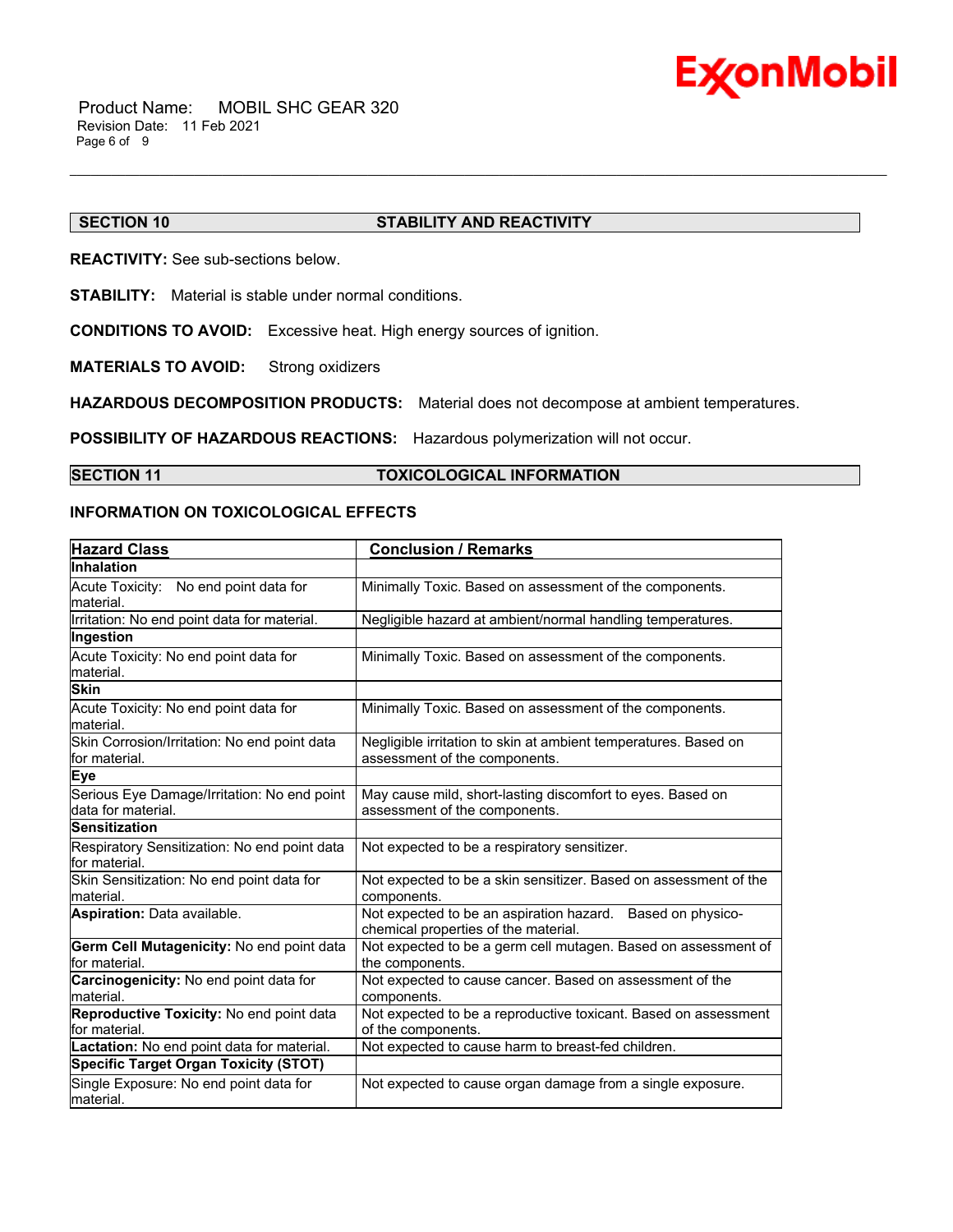

 Product Name: MOBIL SHC GEAR 320 Revision Date: 11 Feb 2021 Page 7 of 9

| Repeated Exposure: No end point data for | Not expected to cause organ damage from prolonged or repeated |  |
|------------------------------------------|---------------------------------------------------------------|--|
| material.                                | exposure. Based on assessment of the components.              |  |

#### **OTHER INFORMATION For the product itself:**

Repeated and/or prolonged exposure may cause irritation to the skin, eyes, or respiratory tract. **Contains:**

Synthetic base oils: Not expected to cause significant health effects under conditions of normal use, based on laboratory studies with the same or similar materials. Not mutagenic or genotoxic. Not sensitizing in test animals and humans.

**The following ingredients are cited on the lists below:** None.

|               | --REGULATORY LISTS SEARCHED-- |               |
|---------------|-------------------------------|---------------|
| 1 = NTP CARC  | $3 = IARC 1$                  | $5 = IARC2B$  |
| $2 = NTP$ SUS | $4 = IARC 2A$                 | 6 = OSHA CARC |

**SECTION 12 ECOLOGICAL INFORMATION** 

The information given is based on data for the material, components of the material, or for similar materials, through the application of bridging principals.

# **ECOTOXICITY**

Material -- Not expected to be harmful to aquatic organisms.

# **MOBILITY**

 Base oil component -- Low solubility and floats and is expected to migrate from water to the land. Expected to partition to sediment and wastewater solids.

**SECTION 13 DISPOSAL CONSIDERATIONS** 

Disposal recommendations based on material as supplied. Disposal must be in accordance with current applicable laws and regulations, and material characteristics at time of disposal.

#### **DISPOSAL RECOMMENDATIONS**

 Product is suitable for burning in an enclosed controlled burner for fuel value or disposal by supervised incineration at very high temperatures to prevent formation of undesirable combustion products. Protect the environment. Dispose of used oil at designated sites. Minimize skin contact. Do not mix used oils with solvents, brake fluids or coolants.

# **REGULATORY DISPOSAL INFORMATION**

 RCRA Information: The unused product, in our opinion, is not specifically listed by the EPA as a hazardous waste (40 CFR, Part 261D), nor is it formulated to contain materials which are listed as hazardous wastes. It does not exhibit the hazardous characteristics of ignitability, corrositivity or reactivity and is not formulated with contaminants as determined by the Toxicity Characteristic Leaching Procedure (TCLP). However, used product may be regulated.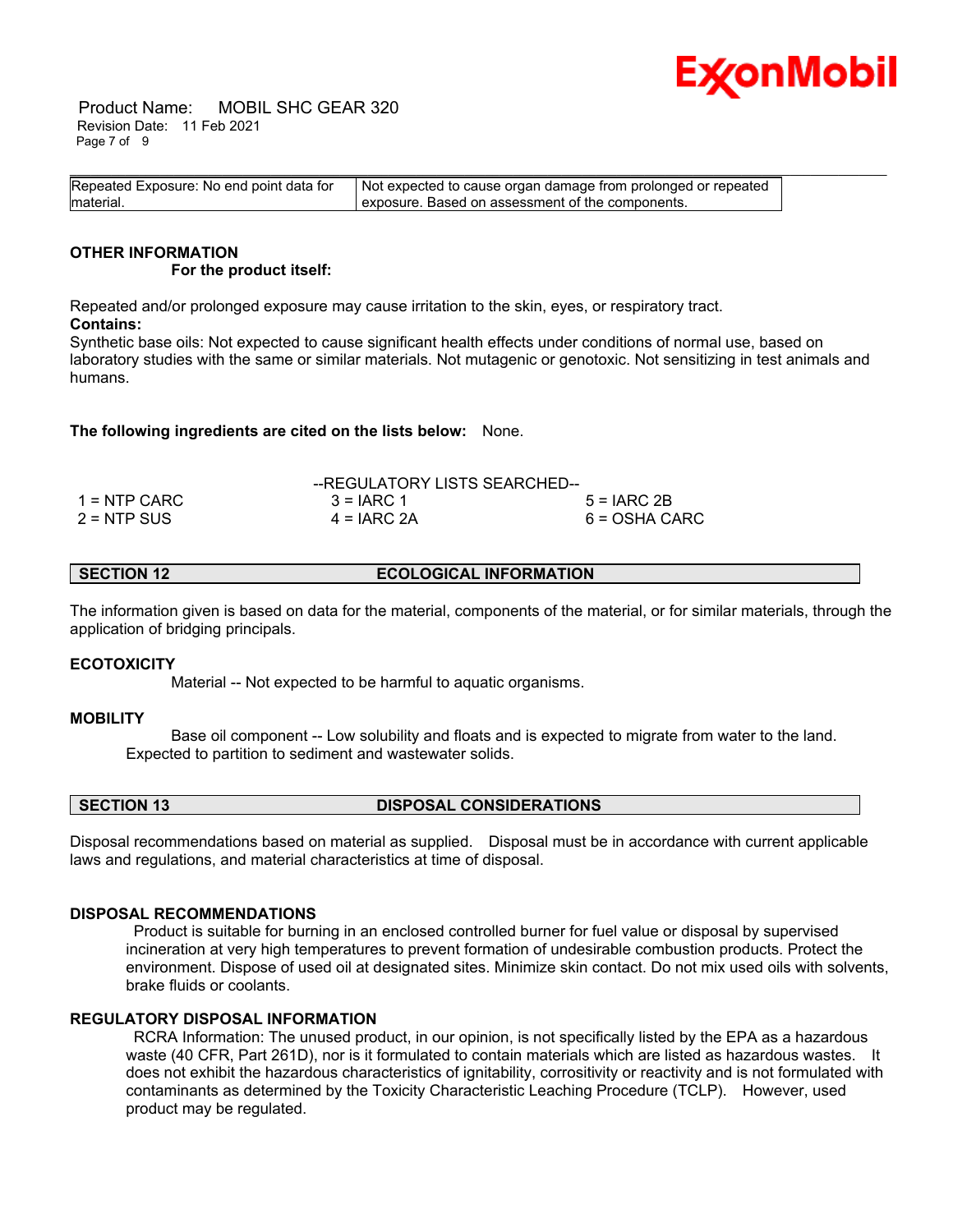

 Product Name: MOBIL SHC GEAR 320 Revision Date: 11 Feb 2021 Page 8 of 9

**Empty Container Warning** Empty Container Warning (where applicable): Empty containers may contain residue and can be dangerous. Do not attempt to refill or clean containers without proper instructions. Empty drums should be completely drained and safely stored until appropriately reconditioned or disposed. Empty containers should be taken for recycling, recovery, or disposal through suitably qualified or licensed contractor and in accordance with governmental regulations. DO NOT PRESSURISE, CUT, WELD, BRAZE, SOLDER, DRILL, GRIND, OR EXPOSE SUCH CONTAINERS TO HEAT, FLAME, SPARKS, STATIC ELECTRICITY, OR OTHER SOURCES OF IGNITION. THEY MAY EXPLODE AND CAUSE INJURY OR DEATH.

\_\_\_\_\_\_\_\_\_\_\_\_\_\_\_\_\_\_\_\_\_\_\_\_\_\_\_\_\_\_\_\_\_\_\_\_\_\_\_\_\_\_\_\_\_\_\_\_\_\_\_\_\_\_\_\_\_\_\_\_\_\_\_\_\_\_\_\_\_\_\_\_\_\_\_\_\_\_\_\_\_\_\_\_\_\_\_\_\_\_\_\_\_\_\_\_\_\_\_\_\_\_\_\_\_\_\_\_\_\_\_\_\_\_\_\_\_\_

| <b>SECTION 14</b> | <b>TRANSPORT INFORMATION</b> |
|-------------------|------------------------------|

- **LAND (DOT):** Not Regulated for Land Transport
- **LAND (TDG):** Not Regulated for Land Transport
- **SEA (IMDG):** Not Regulated for Sea Transport according to IMDG-Code

**Marine Pollutant:** No

**AIR (IATA):** Not Regulated for Air Transport

#### **SECTION 15 REGULATORY INFORMATION**

**OSHA HAZARD COMMUNICATION STANDARD:** This material is not considered hazardous in accordance with OSHA HazCom 2012, 29 CFR 1910.1200.

**Listed or exempt from listing/notification on the following chemical inventories:** AIIC, DSL, ENCS, IECSC, ISHL, KECI, TCSI, TSCA

#### **Special Cases:**

| Inventorv          | $01 - 11$<br>າເaເus                         |
|--------------------|---------------------------------------------|
| <b>PICCS</b><br>ں، | n<br>Apply<br>ataatia wa<br>ncuons<br>GO L. |

**SARA 302:** No chemicals in this material are subject to the reporting requirements of SARA Title III, Section 302

# **SARA (311/312) REPORTABLE GHS HAZARD CLASSES:** None.

**SARA (313) TOXIC RELEASE INVENTORY:** This material contains no chemicals subject to the supplier notification requirements of the SARA 313 Toxic Release Program.

**The following ingredients are cited on the lists below:** None.

|               |                | --REGULATORY LISTS SEARCHED-- |               |  |  |
|---------------|----------------|-------------------------------|---------------|--|--|
| 1 = ACGIH ALL | $6 = TSCA 5a2$ | $11$ = CA P65 REPRO           | $16$ = MN RTK |  |  |